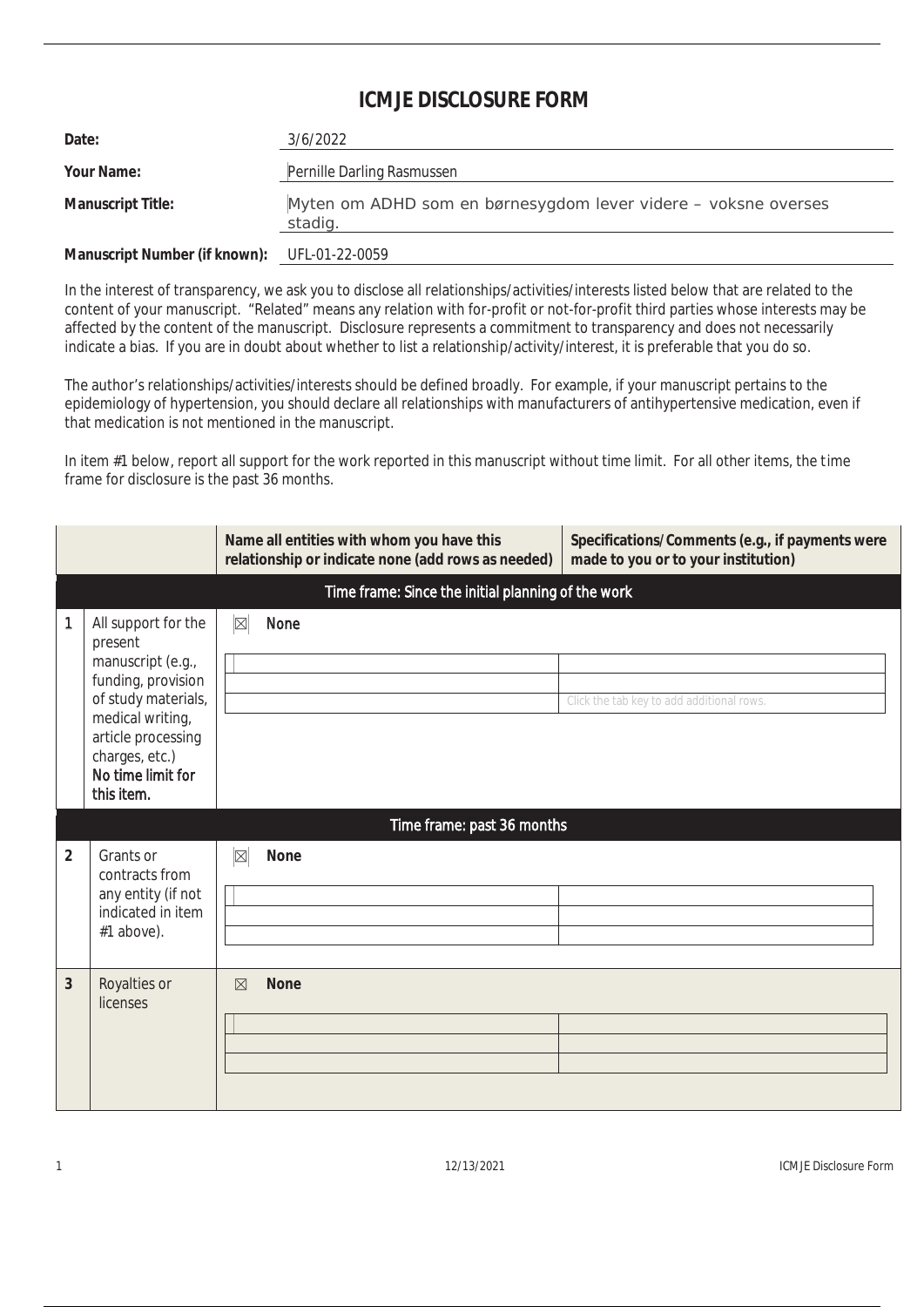|                 |                                                                                                                                         | Name all entities with whom you have this<br>Specifications/Comments (e.g., if payments were<br>relationship or indicate none (add rows as needed)<br>made to you or to your institution) |  |
|-----------------|-----------------------------------------------------------------------------------------------------------------------------------------|-------------------------------------------------------------------------------------------------------------------------------------------------------------------------------------------|--|
| 4               | Consulting fees                                                                                                                         | <b>None</b><br>$\boxtimes$                                                                                                                                                                |  |
| 5               | Payment or<br>honoraria for<br>lectures,<br>presentations,<br>speakers<br>bureaus,<br>manuscript<br>writing or<br>educational<br>events | <b>None</b><br>$\boxtimes$                                                                                                                                                                |  |
| 6               | Payment for<br>expert testimony                                                                                                         | $\boxtimes$<br>None                                                                                                                                                                       |  |
| 7               | Support for<br>attending<br>meetings and/or<br>travel                                                                                   | $\mathbb{Z}$<br><b>None</b>                                                                                                                                                               |  |
| 8               | Patents planned,<br>issued or<br>pending                                                                                                | $\boxtimes$<br>None                                                                                                                                                                       |  |
| 9               | Participation on<br>a Data Safety<br>Monitoring<br>Board or<br>Advisory Board                                                           | $\mathbb{Z}$<br><b>None</b>                                                                                                                                                               |  |
| 10 <sup>°</sup> | Leadership or<br>fiduciary role in<br>other board,<br>society,<br>committee or<br>advocacy group,<br>paid or unpaid                     | $\boxed{\boxtimes}$<br>None                                                                                                                                                               |  |